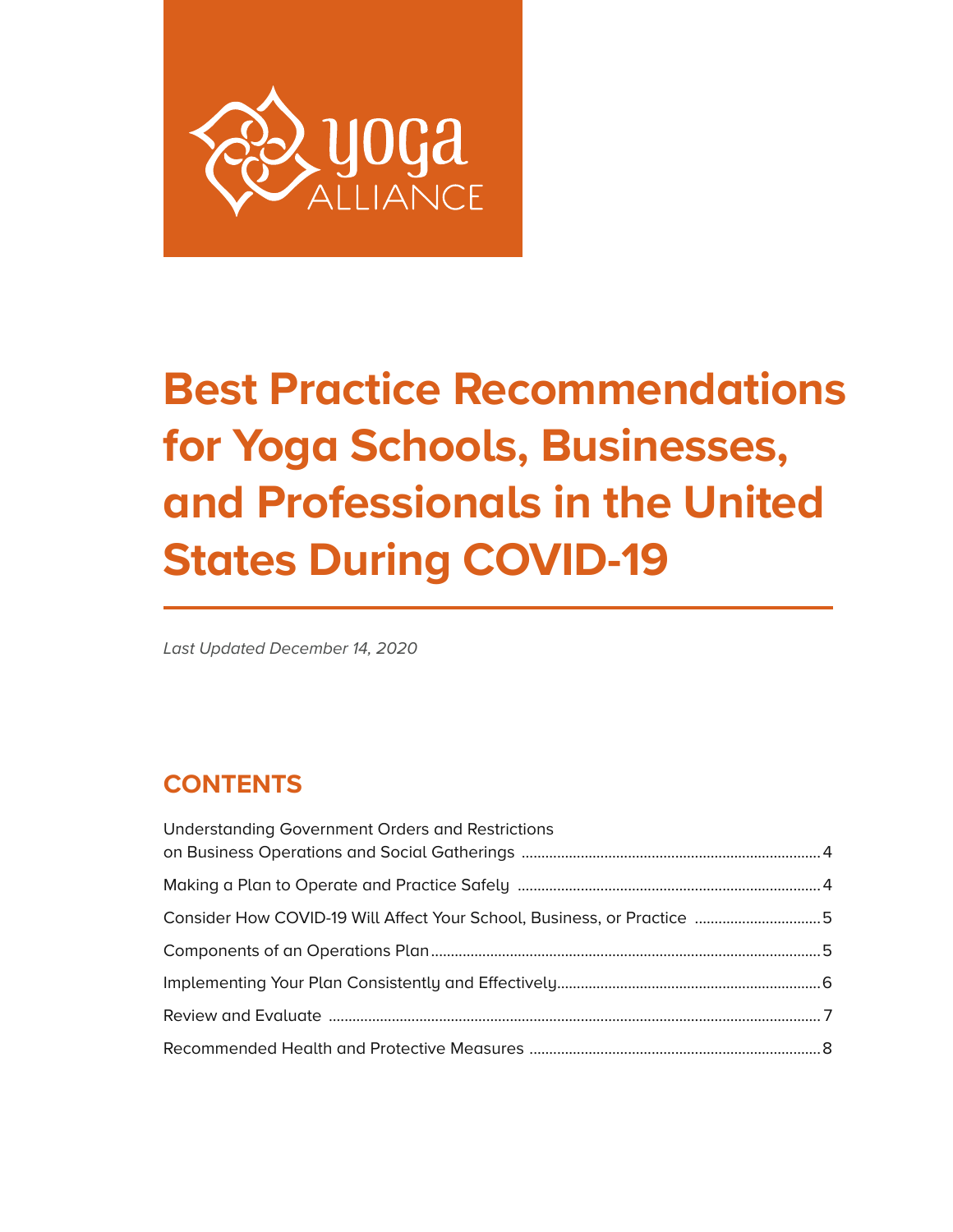

The COVID-19 pandemic has created health and safety challenges for communities across the United States and around the world. Since mid-March, when Yoga Alliance issued its initial recommendations for yoga schools, businesses, and professionals, we have learned much more about how the novel coronavirus is transmitted and how to protect against its spread. Public health experts' recommendations at the local, national, and global levels have evolved, and vary depending on local conditions and infection rates, current knowledge of where different activities fall along the transmission risk spectrum, and the level of collective participation in [risk mitigation strategies](https://www.idsociety.org/globalassets/idsa/public-health/covid-19/activity-risk.pdf ). All these factors must be considered together to protect against the most harmful outcomes to individual and community health, the economy, and our overall wellbeing.

In the face of this crisis, the yoga community has demonstrated innovation and resilience while making many sacrifices. We have seen different approaches from yoga educators in different settings, all united by the goal of offering yoga as a resource when it is so very needed in this time of crisis, while prioritizing the safety of each member of the yoga community. Yoga professionals are pairing credible public health resources with a community-oriented mindset to adapt how and where they teach—whether that means offering classes and teacher trainings online, outdoors, or in other settings that follow the recommended protocols for risk mitigation. We remain committed to supporting yoga schools, businesses, professionals, and practitioners in prioritizing and protecting the health and safety of our communities.

Given the high variability of the COVID-19 situation worldwide, we recommend that yoga professionals **commit to ALL of the following actions** to guide their decisions on when and how to offer ongoing yoga teaching and training:

- Commit to the yogic principle of ahimsa (non-harm), acknowledging that in a global pandemic, the choices we make as individuals can cause harm to others.
- Use credible public health [information resources](https://yourya.org/health-information/#cvd-resources) on how to prevent transmission and minimize risks. Remain vigilant against the threat of [misinformation and disinformation](https://www.who.int/news-room/spotlight/let-s-flatten-the-infodemic-curve).
- Follow state and local laws, and stay up to date on on transmission rates in your community.

These best practice recommendations aim to guide our community's response and commitment to practicing safely during the pandemic and are based on guidance from leading public health organizations and experts, U.S.-based federal and state agencies, legal advisers, and Yoga Alliance's collective expertise on yoga business operations and yoga practice. As the COVID-19 situtation is constantly evolving, this document may be updated or revised to reflect new information, but the yoga community is **strongly advised** to follow the latest federal, state, and local guidance.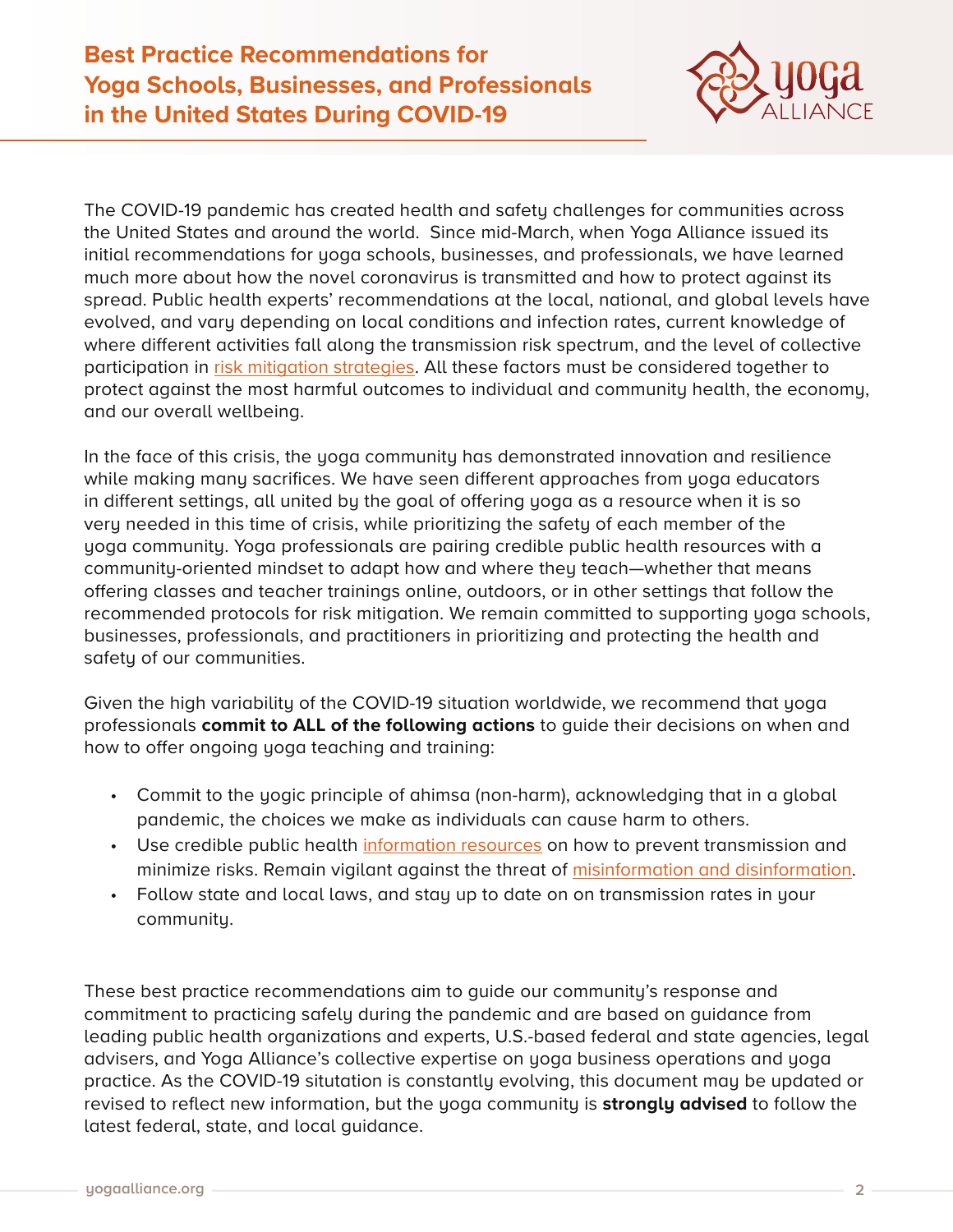This document is intended for use by yoga schools, businesses, and professionals and is designed to serve as a reference guide to support individual planning and decisionmaking. Please note that these best practices do not take the place of government orders or regulatory requirements, which may prescribe specific operating standards during the COVID-19 crisis. The information contained in this document does not constitute legal advice.

Yoga Alliance recognizes that schools, businesses, and professionals have their own operating practices, space limitations, varying resources and capabilities, and differing legal and regulatory obligations. We strongly recommend that you consult with legal counsel and your insurance provider before re-opening your business and resuming operations.

*Please note: the information contained in this best practice guidebook is heavily slanted towards a United States perspective, but many of the recommendations are universal and may be applicable in other regions around the world. If you are located outside of the Unites States, please see the [International based Guidebook](https://yourya.org/wp-content/uploads/2020/12/International_Guidebook_01dh.pdf) for Best Practice Recommendations for Yoga Schools, Businesses and Professionals During COVID-19.*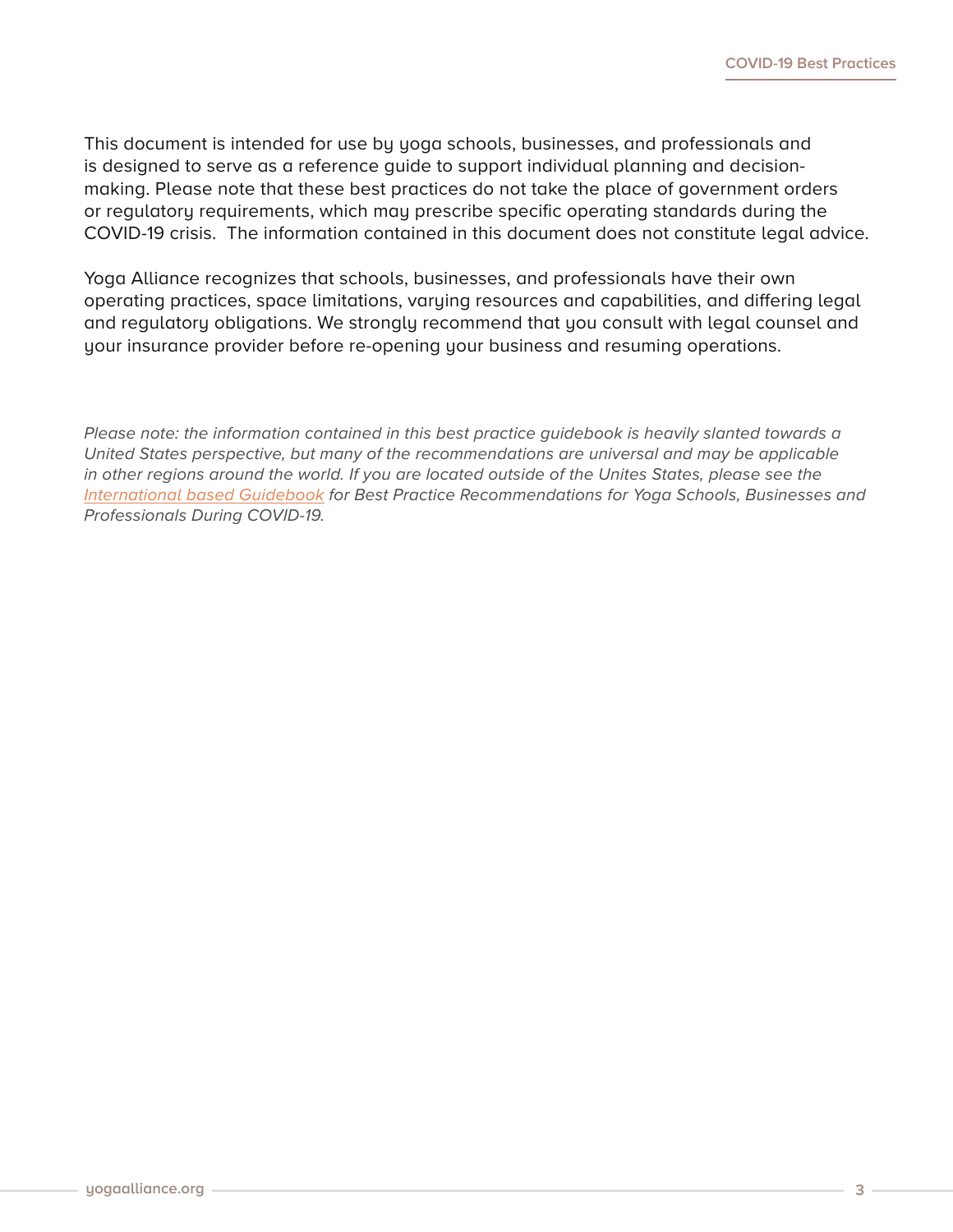### **i. Understanding Government Orders and Restrictions on Business Operations and Social Gatherings**

In response to the COVID-19 pandemic, states and territories across the United States issued various orders and restrictions on business operations and social gatherings. Some jurisdictions operated under "stay-at-home" or "shelter-in-place" orders, which directed residents to stay put and reduce social interactions except for limited reasons like obtaining necessary supplies. Some areas issued orders directing so-called "non-essential businesses" to close to the public, sometimes in conjunction with a "stay-at-home" order. Still other states or localities did not adopt any direct orders, but rather urged residents and businesses to voluntarily adhere to social distancing guidelines. The orders and guidelines in each jurisdiction vary in scope, rigidity, and duration.

Just as orders, guidelines, and restrictions were issued on a piecemeal basis, they are likewise being altered, lifted, or allowed to expire in a comparable fashion that varies from locality to locality. In response to rising COVID-19 rates in certain areas, some jurisdictions are now reimposing restrictions on certain business activities and gatherings that had previously been lifted. In most places where businesses are open and public life has resumed, businesses and service providers are tasked with health and safety responsibilities as a condition for operating.

Because the rules governing business operations and social gatherings vary from state-tostate, and sometimes even from city-to-city, it is important for you to understand the regulatory landscape where you live and work. To find out about the rules that may affect you, refer to publications and announcements from your Governor, your Mayor or County Executive, the public health department in your state or locality, and your most trusted local news sources.

Be sure to identify the following critical information:

- Is your state, county, city, or town subject to an order that restricts business operations or social gatherings?
- To whom does the order apply?
- When does the order expire? When are the restrictions set to be lifted?
- If business restrictions or stay-at-home orders have been lifted, has your state, county, city, or town issued another order that sets new health and safety requirements for businesses and professionals or members of the public?
- Has your state, county, city, or town issued guidance or FAQs to help the public understand relevant orders and restrictions?

## **ii. Making a Plan to Operate and Practice Safely**

Just because you can open your doors for business does not mean it is safe or prudent to resume business as usual. To protect yourself and the well-being of others, you must first consider whether you have now or can develop the space, resources, and capacity to operate and practice in a manner that prioritizes health and safety.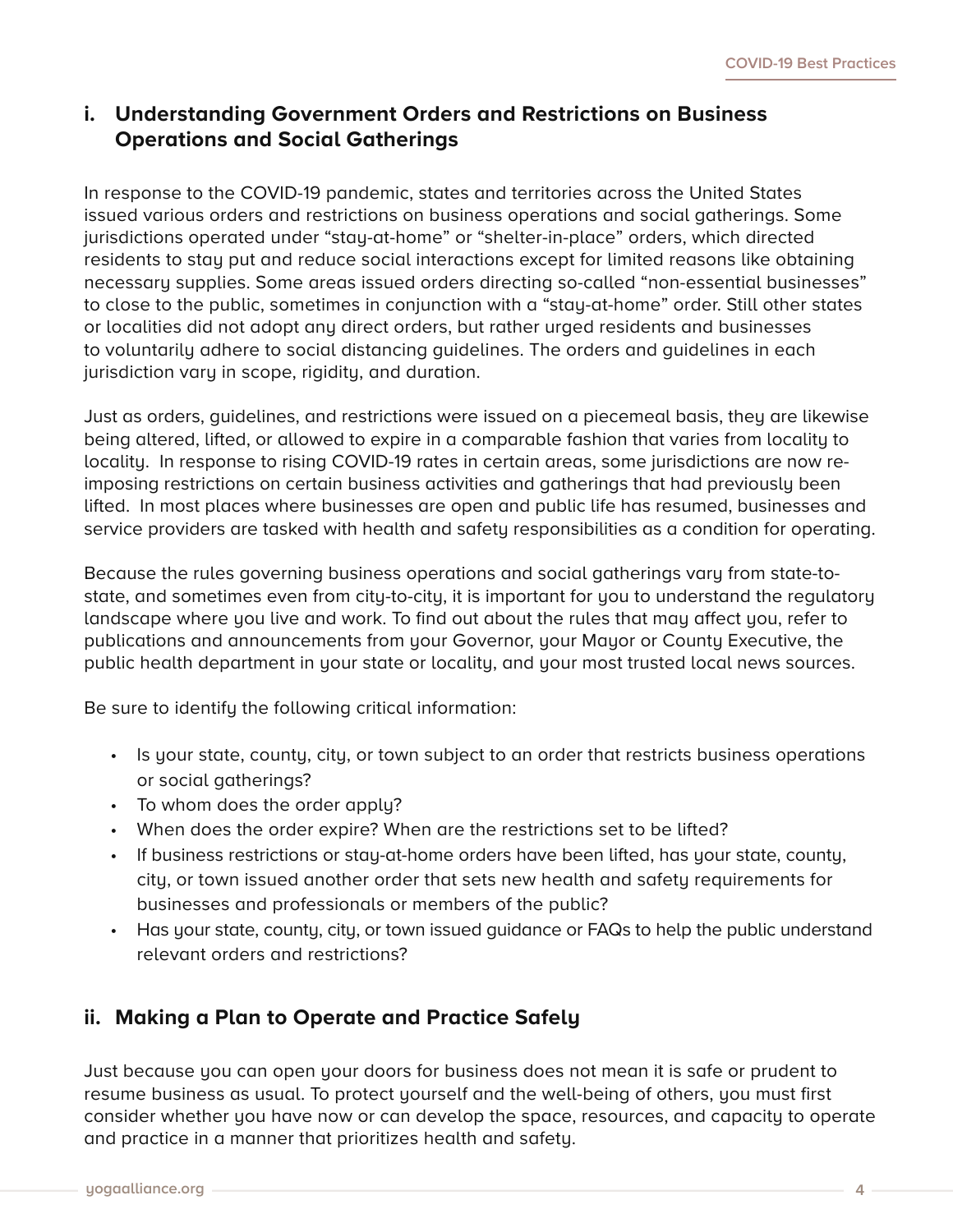#### **Consider How COVID-19 Will Affect Your School, Business, or Practice**

Consider how the COVID-19 outbreak may affect your school, business, and practice, including:

- Virus transmissions through in-person contact or use of shared space;
- Employee illness or inability to come to work due to other responsibilities (like childcare);
- Concerns and fears of the yoga public, which may temporarily reduce demand for inperson practice;
- Difficulty obtaining supplies, protective equipment, or cleaning products; and
- Difficulty implementing and enforcing health and safety measures at all, especially if individuals are non-compliant.

As you consider providing in-person group or private instruction, decide how you will address the COVID-19-related risks that you identified. You may need to modify how you operated before the pandemic, either by relying more heavily on virtual classes or by altering the configurations of your space or the size of your trainings or classes. You might need to obtain new or different equipment or implement a new disinfection and cleaning regimen. You'll certainly need to communicate with your staff, teachers, volunteers, students, and other patrons. For many yoga professionals and businesses, this means considering a phased approach to re-opening your business that allows you to grow into your old practices and some new ones, over time.

While we understand the serious economic and social toll of the COVID-19 pandemic, we urge yoga schools, businesses, and professionals to be realistic about their capacity and capability to re-open and quickly resume operations safely. It is possible that many yoga businesses will not be able to readily implement some or all of the health and protective measures that will be critical to protecting each other and our communities. Please visit Yoga Alliance's [COVID-19 Resources Website](https://yourya.org) for information on business and financial support, including guidance for transitioning your school, business, and/or teaching online.

#### **Components of an Operations Plan**

When you decide to re-open, we recommend that you develop a comprehensive operations plan. Your operations plan should account for all aspects of your school, business, or practice, including those related to:

- Implementation of protective measures to promote employee and public safety, including implementing social distancing protocols;
- Studio, worksite, or practice space cleaning and sanitation protocols;
- Structure of classes or practice that take place in person;
- Management of reception, boutique, and bathroom spaces to limit surface contact;
- Staff leave policies;
- Continuity of operations if staff or teachers cannot come to work;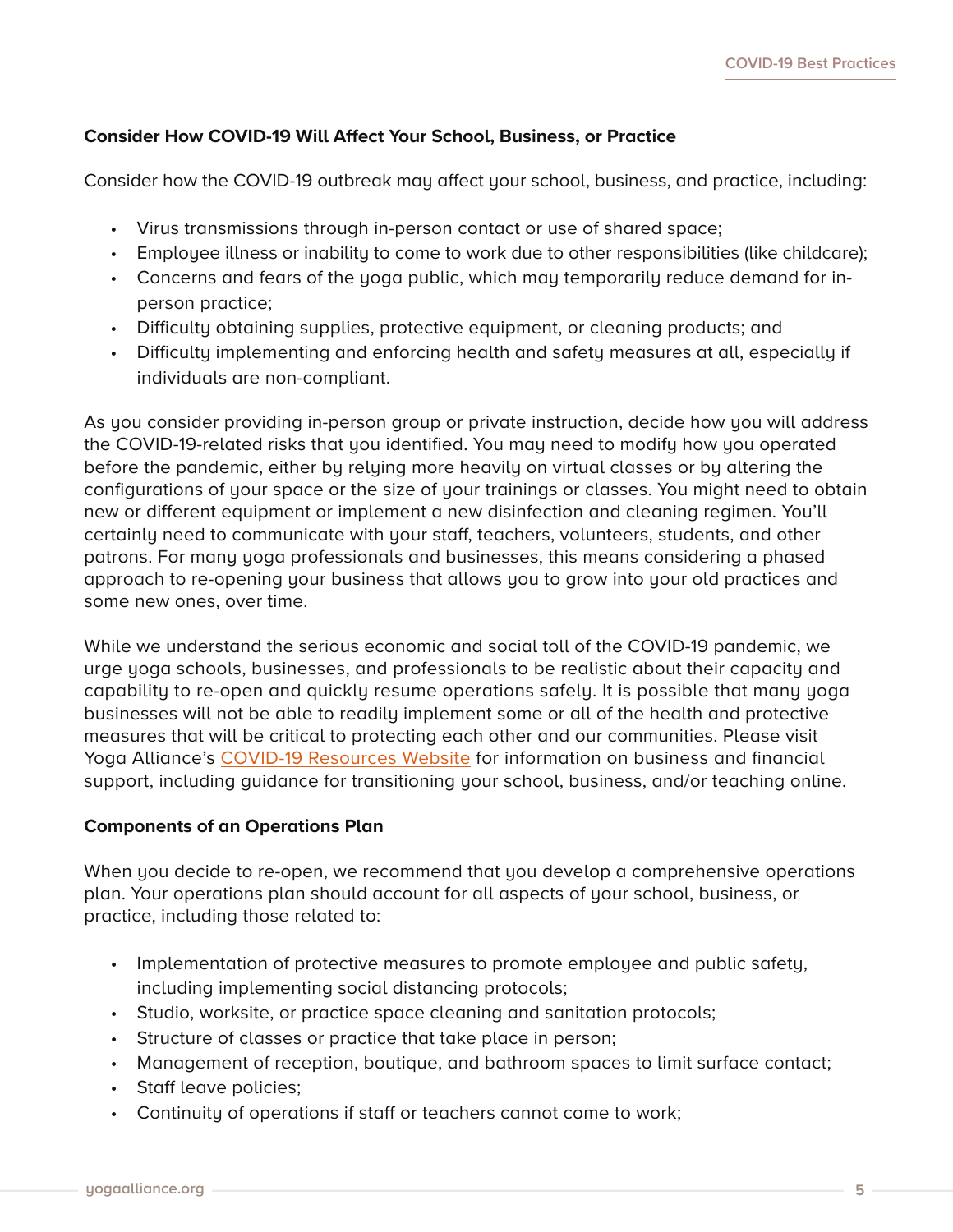- Provision of protective equipment and the availability of handwashing and sanitation stations;
- Training for staff and teachers and communication with students and the public;
- Incident response protocols in the event of a suspected or confirmed COVID-19 case; and
- Incident response protocols in the event of non-compliant students or practitioners.

Your operations plan should also account for laws and regulations governing your school, business, or practice, including, for example:

- Government orders setting health and safety requirements for businesses conducting in-person operations;
- Federal, state, and local employment laws on employee leave, work schedules, discrimination, and reasonable accommodation requirements; and
- Federal, state, and local workplace safety regulations, including those set by the U.S. Occupational Safety and Health Administration.

In developing your plan, you should also consult guidance issued by leading health and safety authorities, such as these:

- Occupational Safety and Health Administration, Guidance on Preparing Workplaces [for COVID-19](https://www.osha.gov/Publications/OSHA3990.pdf)
- U.S. Centers for Disease Control and Prevention (CDC), Resources for Businesses [and Employers](https://www.cdc.gov/coronavirus/2019-ncov/community/organizations/businesses-employers.html)
- U.S. Equal Employment Opportunity Commission (EEOC), Pandemic Preparedness [in the Workplace and the Americans with Disabilities Act](https://www.eeoc.gov/facts/pandemic_flu.html)
- U.S. Department of Labor, [Coronavirus Resources](https://www.dol.gov/coronavirus)
- World Health Organization, [Getting Your Workplace Ready for COVID-19 Guide](https://www.who.int/docs/default-source/coronaviruse/advice-for-workplace-clean-19-03-2020.pdf?sfvrsn=bd671114_6)

Be sure to check to see if your state or locality has issued guidelines that may be pertinent to your business. For example, some states have issued guidelines for gyms and fitness facilities and specifically noted that the state intends to apply such guidelines to yoga studios.

#### **Implementing Your Plan Consistently and Effectively**

Once you create a plan, it is important to make sure that you implement it consistently and effectively. Failure to do so could lead to injuries, illness, or even potential liability.

Consider how you will implement your operations plan. It may be helpful to develop written policies and procedures that govern how you will handle certain situations or accomplish specific tasks. It will also be helpful to post signage, both on site and online, to instruct and set expectations for staff, teachers, students, and other patrons in your school, studio, and/ or other physical location.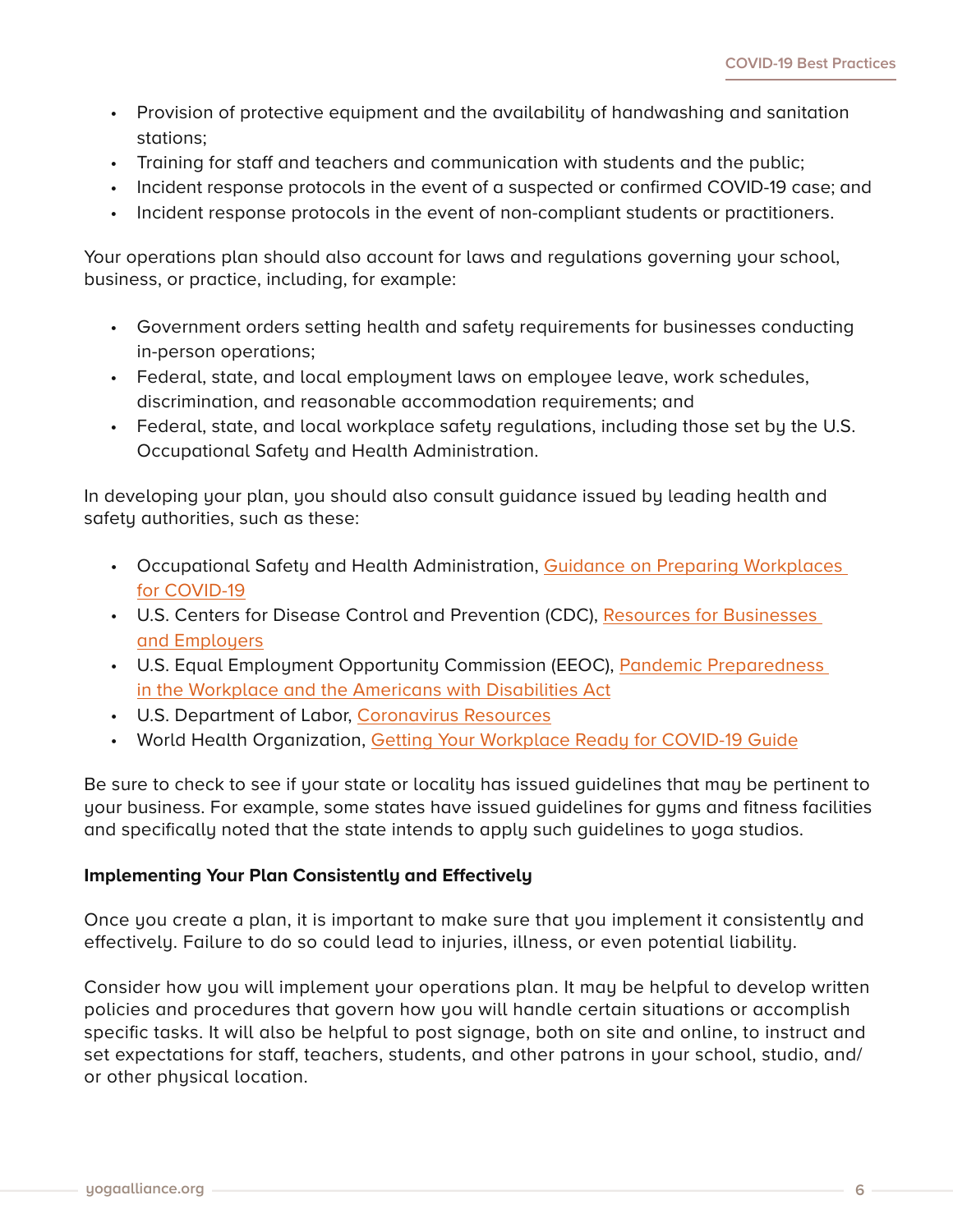For example, if you plan to resume some in-person classes, develop a policy that sets your standards for:

- Maximum class size;
- Maximum class duration;
- Space configuration to maintain social distancing;
- Rules preventing or regarding hands-on adjustments or other touching;
- Pre-class health screening of employees and students (e.g., taking one's temperature);
- Pre- and post-class cleaning regimens;
- Face-covering rules;
- Rules on the use of mats brought from home and on the sharing of mats;
- Rules restricting or limiting the use of blocks, blankets, straps, and any other communal equipment;
- Personal protective equipment requirements for teachers and students; and
- Rules on the use of facilities including lockers, changing rooms, bathroom, and showers as well as the storage of personal belongings during class(es).

Having a written policy will make it easier to stay consistent and to engage your staff and community in making sure your standards are met (even if you are not providing direct oversight).

Moreover, consider developing procedures, signage, checklists, or other documentation to guide and routinize tasks and to encourage consistent practices. For example, consider creating a procedure that governs studio cleaning and accounts for:

- All spaces, furniture, equipment, and surfaces that must be cleaned;
- Cleaning schedule with increased cleaning frequency to areas touched more often (e.g., doorknobs);
- Cleaning products to be used;
- Process to document that cleaning has taken place (e.g., a checklist or log); and
- Process to document and/or escalate any identified unsafe conditions.

If you work with others, consider how to communicate your policies and processes. You may need to: walk employees, teachers, and volunteers through your new policies,; provide handouts and conduct trainings; and practice protocols. It may be helpful to conduct scenario drills, exercises, or workshops to make sure everyone understands their roles and responsibilities in the event of an incident or emergency.

#### **Review and Evaluate**

As you build experience with your new protocols and learn more about operating during a public health emergency, and especially as new guidance becomes available, set time aside to review and evaluate your plans, policies, and procedures on a regular basis. Ask yourself: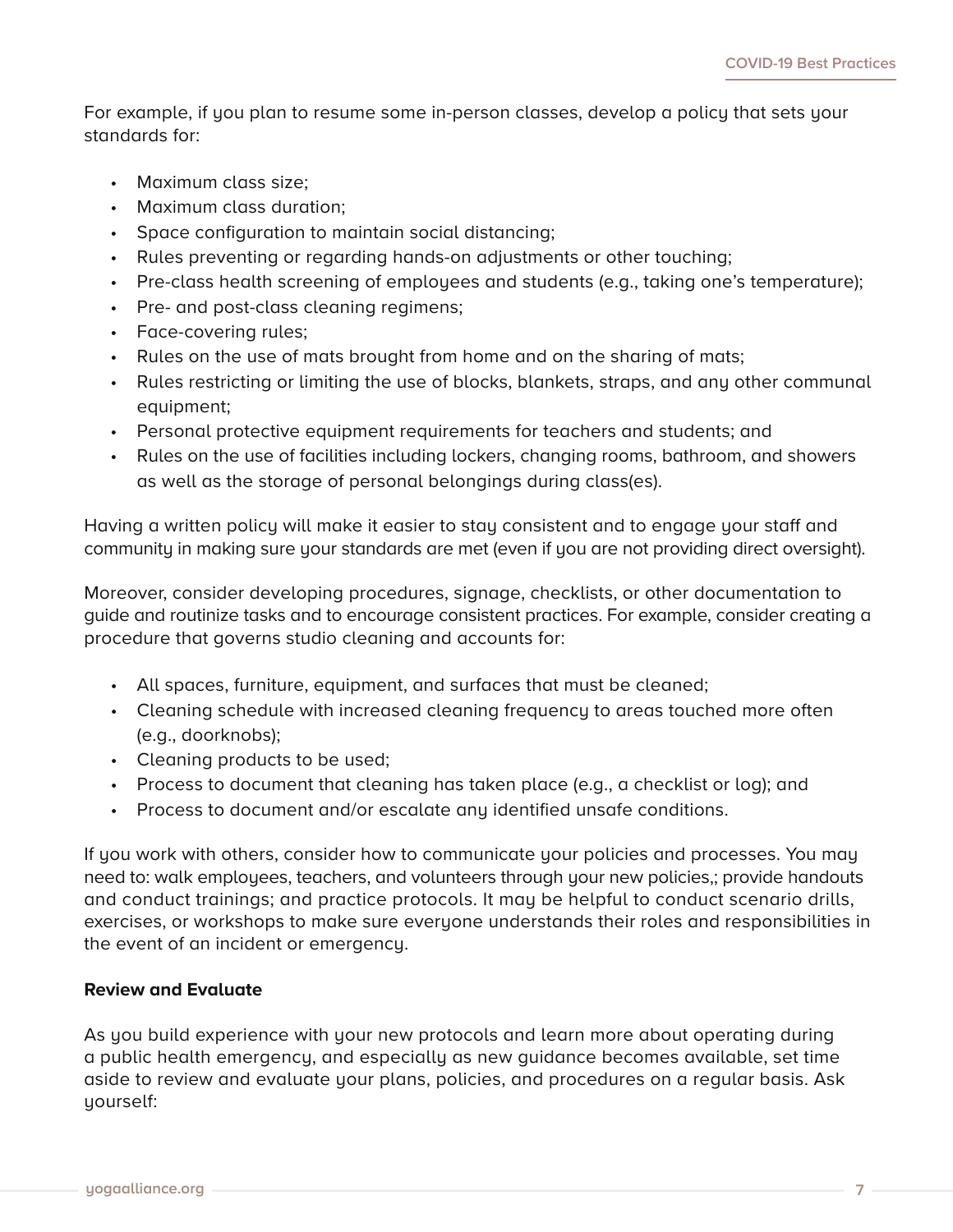- Are your written documents up to date?
- Do you need to update or modify your plan, policies, or procedures?
- Do you need more procedures to help guide tasks?
- Are there new rules or guidance that you need to address?
- Have you adequately communicated your policies to teachers, staff, and students?

#### **iii. Recommended Health and Protective Measures**

As discussed in Section II, Yoga Alliance recommends that yoga schools, businesses, and professionals develop plans to protect the health and well-being of teachers, students and practitioners, and the broader community. To support this objective, we are providing the below health and safety measures for review and consideration. All of the recommendations that follow are based on guidance from leading public health organizations and experts, U.S. based federal and state agencies, legal advisers, and Yoga Alliance's collective expertise on yoga business operations and yoga practice. These measures will help create layers of protection against virus transmission.

According to the World Health Organization (WHO), the primary method of [coronavirus](https://www.who.int/emergencies/diseases/novel-coronavirus-2019/question-and-answers-hub/q-a-detail/coronavirus-disease-covid-19)  [transmission](https://www.who.int/emergencies/diseases/novel-coronavirus-2019/question-and-answers-hub/q-a-detail/coronavirus-disease-covid-19) is close contact from person to person. The virus can spread through respiratory droplets produced when an infected person coughs, sneezes, or talks, and these droplets can land in the mouths or noses of people nearby or possibly be inhaled into the lungs. COVID-19 also may be transmissible by individuals who are not actively displaying symptoms. For this reason, [maintaining social distancing](https://www.cdc.gov/coronavirus/2019-ncov/prevent-getting-sick/social-distancing.html) (of at least six feet) is vital to preventing the spread of COVID-19.

Yoga Alliance recognizes that schools, studios, and other classes and programs operate differently and are subject to varying regulatory requirements. For this reason, the following measures are not provided with the expectation that they will be adopted in totality. Rather, Yoga Alliance encourages all yoga schools, businesses, and professionals to assess their legal obligations, to explore guidance from health and safety authorities, and to use their overall best judgment in adopting and implementing protective measures. In fact, some of the following recommendations may require businesses and professionals to weigh competing priorities (such as the benefits of CDC-approved disinfectants vs. the use of natural substances) and make the best decisions for themselves and their communities.

Recommended health and protective measures:

**Require Face Coverings:** The WHO [states](https://www.who.int/emergencies/diseases/novel-coronavirus-2019/question-and-answers-hub/q-a-detail/coronavirus-disease-covid-19-masks) that masks are a key measure to suppress transmission and saves lives and recommends making mask wearing a routine part of being around other people. Many states and localities require the use of masks or appropriate face coverings in public settings to prevent transmission of COVID-19. Use masks successfully in your yoga space by: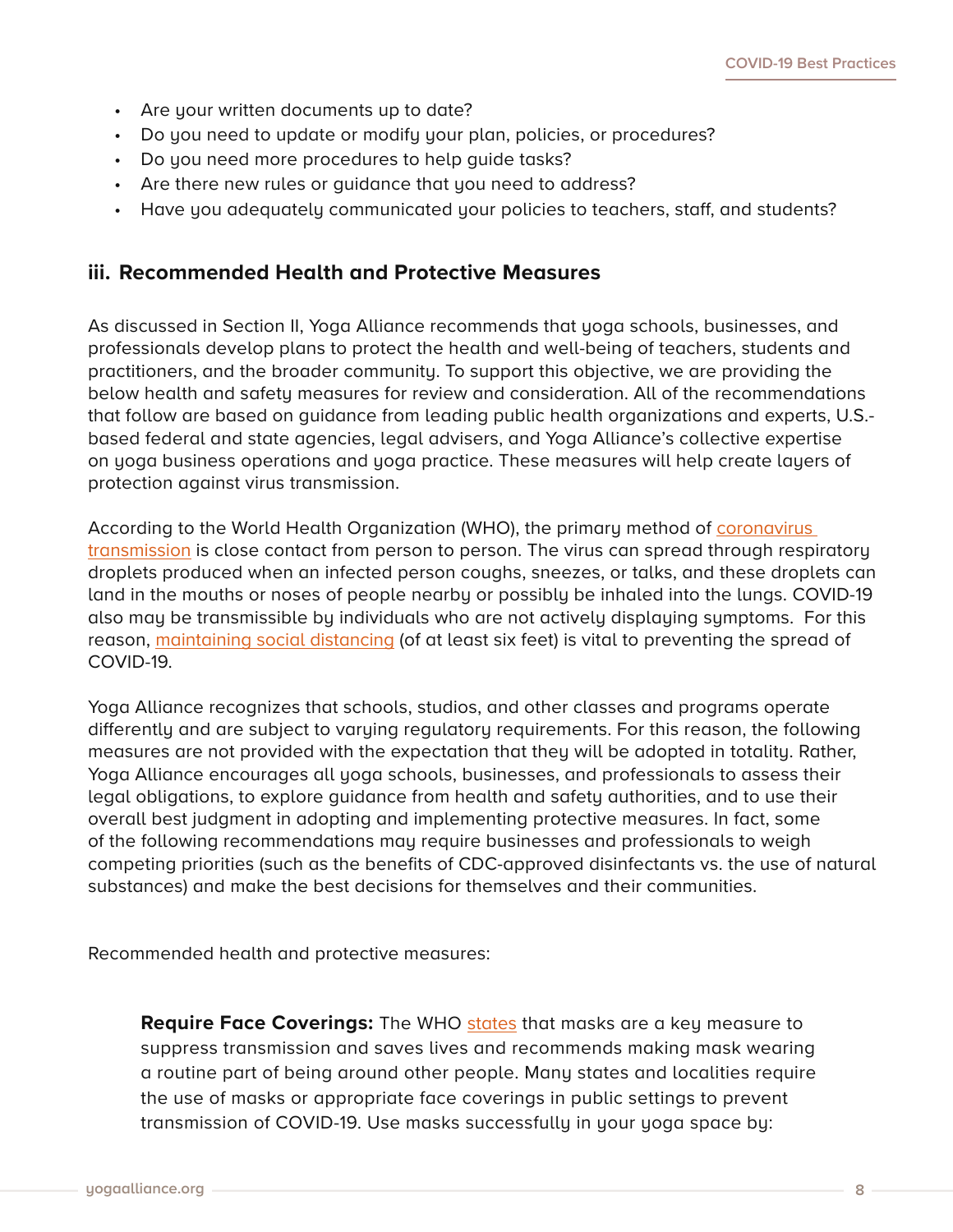- Normalizing the use of masks by requiring staff, teachers, students, and practitioners to wear protective masks to the extent possible.
- Referring to credible health resources such as WHO recommendations for the basics of [how to wear a mask](https://www.who.int/emergencies/diseases/novel-coronavirus-2019/advice-for-public/when-and-how-to-use-masks), WHO [Q&A](https://www.who.int/emergencies/diseases/novel-coronavirus-2019/question-and-answers-hub/q-a-detail/coronavirus-disease-covid-19-masks) on masks, and informative [videos.](https://www.who.int/emergencies/diseases/novel-coronavirus-2019/advice-for-public/when-and-how-to-use-masks)
- Choosing the appropriate [type of mask](https://www.who.int/emergencies/diseases/novel-coronavirus-2019/question-and-answers-hub/q-a-detail/coronavirus-disease-covid-19-masks). This depends on individual risk factors, the prevalence of the virus in your community, and the context the individual is in or plans to travel to.
- Posting clear signage in high-traffic areas around your studio, space, and online platforms that clearly state your mask policy.
- Consider providing masks to all students and practitioners.
- Sanitizing all reusable masks regularly and at a minimum between each use.

*Please note that the WHO does not recommend wearing masks while [vigorously exercising](https://www.who.int/images/default-source/health-topics/coronavirus/myth-busters/mythbuster---masks-and-exercise.png). We strongly, urge you to refer to local government mask requirements as well as guidance on the prevalence of the virus in your community to assess the need to wear a mask during yoga practice* 

While the WHO states that wearing a mask can limit the spread of COVID-19, it also asserts that the use of a mask alone is not sufficient to provide adequate protection, and should be used in conjunction with other protective measures, like social distancing and maximizing ventilation. A perfect example of how all of these strategies work together (and why only partial prevention strategy does not suffice) is the [Swiss Cheese Theory](https://www.nytimes.com/2020/12/05/health/coronavirus-swiss-cheese-infection-mackay.html). We love this visual and find it extremely helpful to understand an otherwise nuanced concept.

**Preserve and Protect Air Quality As Much as Possible:** Experts report that the main way coronavirus spreads is through the air via respiratory droplets and aerosols. The WHO [states](https://www.who.int/emergencies/diseases/novel-coronavirus-2019/advice-for-public) that outbreaks have been reported in crowded indoor settings where people gather and talk loudly, shout, breathe heavily, or sing. In these settings, the virus spreads much more efficiently farther than six feet from its source. Considering a huge piece of yoga practice is *the breath*—it is essential to establish proper ventilation and create a distance of 6-feet or more between individuals to mitigate this transmission pathway. Consider doing this by:

- Offering outdoor classes where and when applicable
- Keeping classroom or studio windows open as much as possible to increase the amount of 'natural ventilation' when indoors.
- Speaking with the person who manages your [mechanical HVAC system](https://www.who.int/emergencies/diseases/novel-coronavirus-2019/question-and-answers-hub/q-a-detail/coronavirus-disease-covid-19-ventilation-and-air-conditioning-in-public-spaces-and-buildings) (if applicable) and educating yourself on all ventilation and air conditioning [recommendations](https://www.who.int/news-room/q-a-detail/coronavirus-disease-covid-19-ventilation-and-air-conditioning).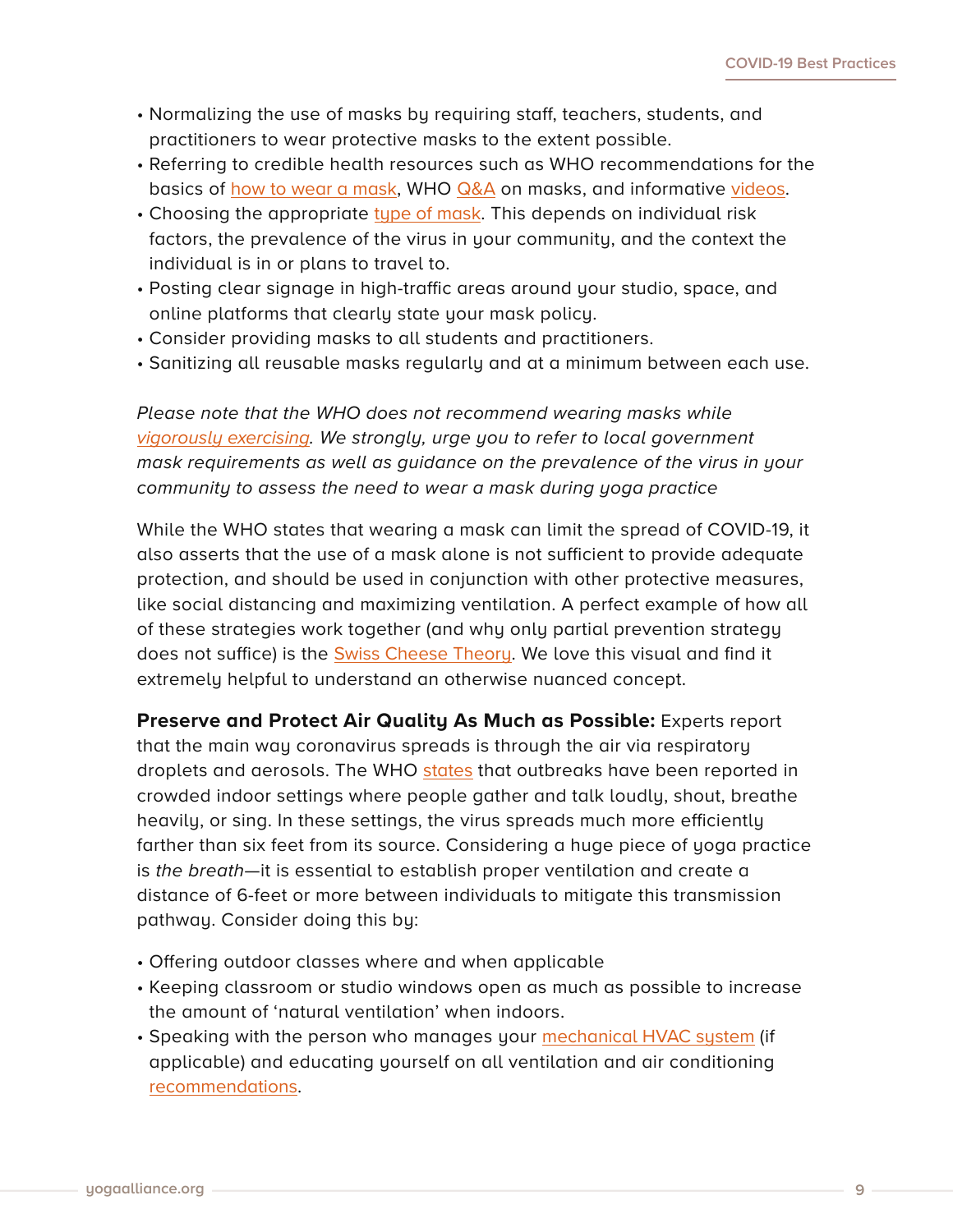**Practice physical distancing:** Given the nature of this respiratory virus, experts reports that the risk of transmission substantially grows between individuals who are crowded together in close proximity for extended periods of time—effectively, breathing each other's air. Mitigate this risk by:

- Assessing how many individuals fit within your communal and studio spaces while maintaining 6-feet of distance. Enforce this maximum number of bodies in your space
- Physically measuring and clearly marking where individuals should stand in communal spaces and place their mats in classrooms to ensure physical distance limitations
- Limiting the number of people in your studio at any given moment by taking advantage of pre-registration online services and platforms
- Avoiding hands-on assists and traveling around the room during class as a teacher

**Ask Health Screening Questions:** Screen each individual – staff, teachers, volunteers, students, or practitioners – for COVID-19 symptoms and exposure before they enter your site. This screening should be done each day an individual enters your site. For example, if an employee works on Monday, Wednesday, and Friday, the employee should complete their health screening questions on each of those days. You may use written questionnaires, verbally ask screening questions when individuals arrive on site, or incorporate screening questions into online class scheduling.

In designing your health screening questions, the CDC provides [screening](https://www.cdc.gov/screening/paper-version.pdf)  [questions](https://www.cdc.gov/screening/paper-version.pdf) and an [online tool](https://www.cdc.gov/screening/index.html) for use at CDC facilities which may be adapted for use in other settings. These questions include:

- Have you experienced any COVID-19 [symptoms](https://www.cdc.gov/coronavirus/2019-ncov/symptoms-testing/symptoms.html) in the past 48 hours?
- Within the past 14 days, have you been in close physical contact (6 feet or closer for a cumulative total of 15 minutes) with anyone who (a) is known to have laboratory-confirmed COVID-19 or (b) anyone who has any symptoms consistent with COVID-19?
- Are you isolating or quarantining because you may have been exposed to a person with COVID-19 or are worried that you may be sick with COVID-19?
- Are you currently waiting on the results of a COVID-19 test?

Further, some states and localities have mandated that businesses conduct health screenings and provide sample screening questions, so be sure to check your area for local guidance. For example, the New York City Health Department has provided its own COVID-19 [screening tool.](https://www1.nyc.gov/assets/doh/downloads/pdf/imm/covid-19-health-screen-template.pdf)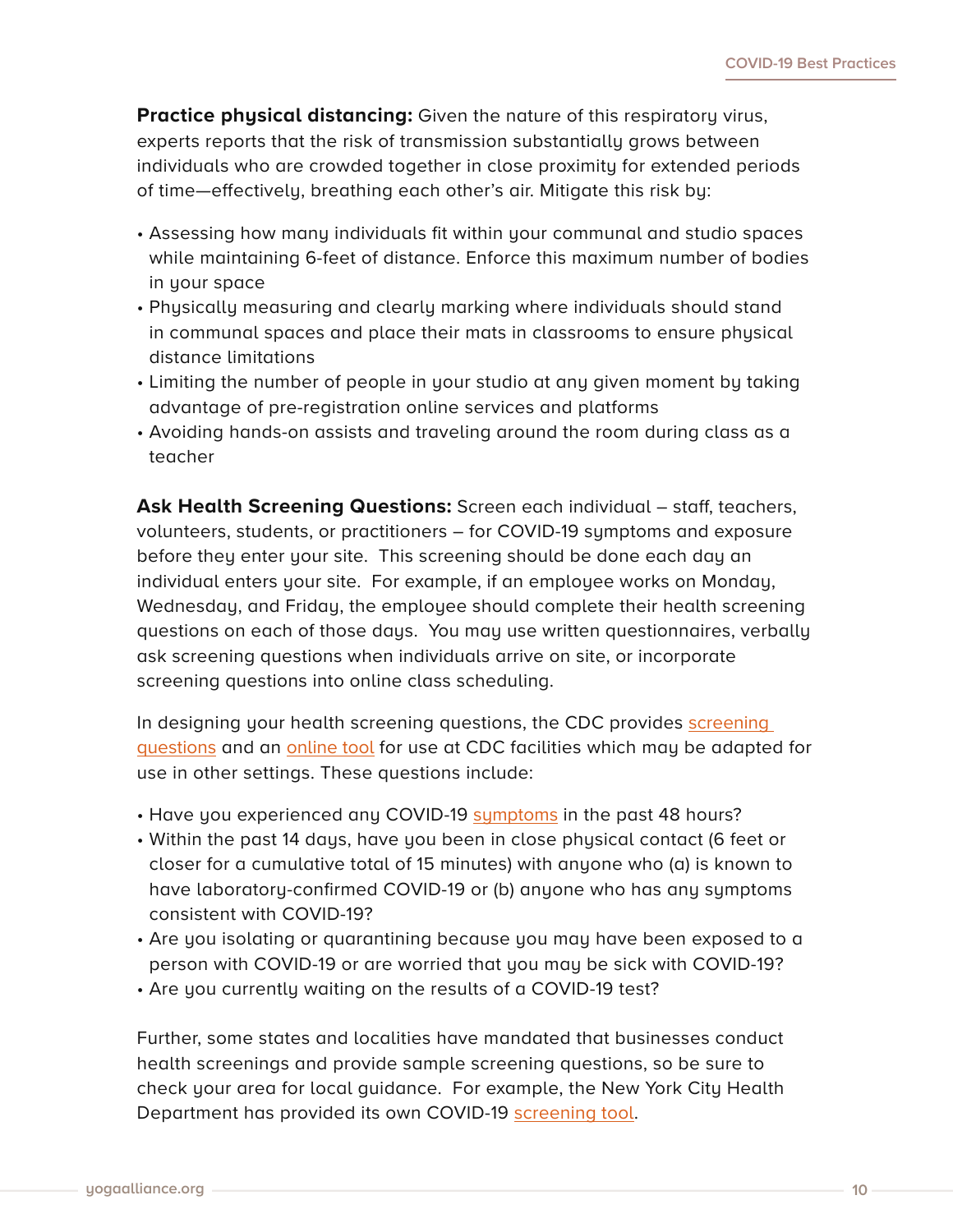If an individual answers yes to any screening question, do not let them enter the site. Individuals who answer yes to any of the screening questions should be immediately separated from others and directed to follow public health guidelines for [quarantining](https://www.cdc.gov/coronavirus/2019-ncov/if-you-are-sick/quarantine.html) or [isolating](https://www.cdc.gov/coronavirus/2019-ncov/if-you-are-sick/isolation.html), as appropriate.

In conducting health screening be mindful of privacy. Health screening questions should be brief and designed only to elicit a "yes" or "no" answer. Be careful to ensure that your screening does not go further than necessary by staying focused on assessing COVID-19-related risks. Specifically, while you may ask whether an individual is experiencing COVID-19 symptoms, you do not need to ask which specific symptoms they are experiencing.

Moreover, employment and anti-discrimination laws govern employee privacy and appropriate uses of employee health information. Be sure that you are familiar with your compliance obligations.

**Consider Conducting Temperature Checks:** Several states and local municipalities have implemented orders or issued guidance requiring or recommending temperature checks in the workplace as a strategy to slow virus transmission. Please be sure to check the orders and guidance in your area. The EEOC has issued *guidance* stating that temperature checks of employees do not violate the Americans with Disabilities Act (ADA).

Consider conducting temperature checks via a touchless infrared thermometer of every individual before entry into your studio, including staff, teachers, volunteers, students, and practitioners. But, remember that COVID-19 may be carried and transmitted by individuals who show no symptoms.

Should an individual present with a fever, they should not be permitted to enter the site but rather separated from others and directed to follow public health guidelines for [quarantining](https://www.eeoc.gov/laws/guidance/pandemic-preparedness-workplace-and-americans-disabilities-act) or [isolating](https://www.cdc.gov/coronavirus/2019-ncov/if-you-are-sick/isolation.html), as appropriate.

**Provide Advance Notifications:** Inform students that they should not signup or come to the studio/class if they have a cough, are running a fever, or have been exposed to someone who has been diagnosed with COVID-19 or is experiencing [COVID-19 symptoms.](https://www.who.int/health-topics/coronavirus#tab=tab_3) Notify individuals of the health and safety policies that they will be expected to follow if they come to your studio/class.

**Promote and Require Hand Washing and Good Hygiene:** Require staff and volunteers to hand wash with soap and warm water for a minimum of twenty (20) seconds before and after every registration period. Require teachers to hand wash with soap and warm water for a minimum of twenty (20) seconds before and after every class. Hang [signs](https://yourya.org/wp-content/uploads/2020/04/covid-19-wash_your_hands.pdf) and encourage all students and practitioners to practice [hand washing best practices](https://www.who.int/teams/integrated-health-services/infection-prevention-control).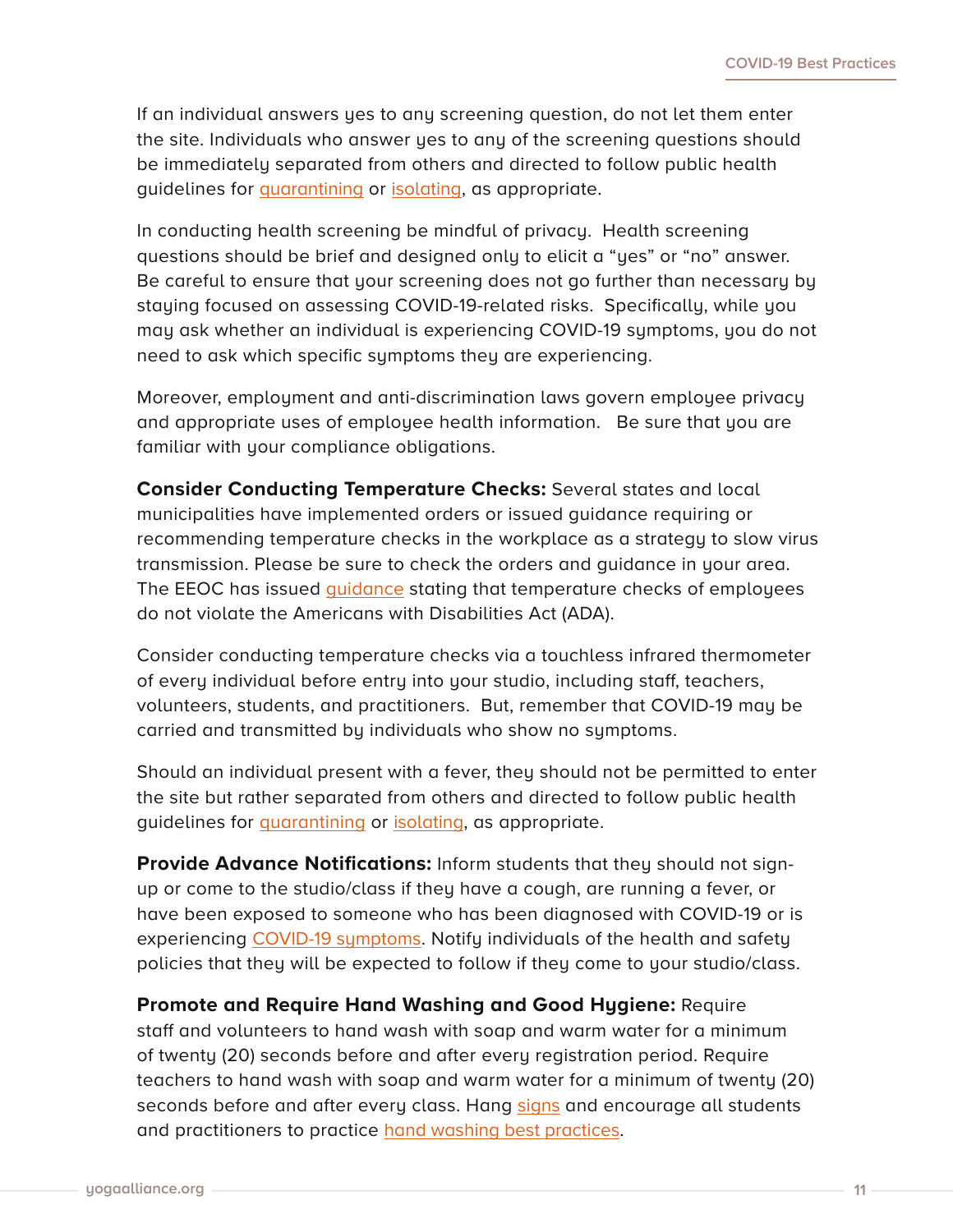Post signs in each bathroom and around the studio about [cough-and-sneeze](https://www.who.int/images/default-source/health-topics/coronavirus/risk-communications/general-public/protect-yourself/blue-3.png?sfvrsn=b1ef6d45_2)  [etiquette](https://www.who.int/images/default-source/health-topics/coronavirus/risk-communications/general-public/protect-yourself/blue-3.png?sfvrsn=b1ef6d45_2) (covering your mouth and nose with a tissue and then throwing it away, using your upper sleeve if a tissue is not available, refraining from touching your mouth, nose, and eyes, etc.). Make tissues available to the extent possible.

**Limit Contact Surfaces:** The WHO [states](https://www.who.int/news-room/q-a-detail/coronavirus-disease-covid-19-how-is-it-transmitted) that contamination on surfaces is one of the ways that COVID-19 spreads. To be cautious, work to minimize surfaces that are touched by multiple people. For example, offer no-touch trash cans where possible and place them by the door(s). Remove all unnecessary items, like décor, from common spaces. In retail areas, encourage students and practitioners to only touch what they plan to purchase.

Though these safety precautions do not address primary COVID-19 transition routes as they are now understood, they are still best practice recommendations for general overall health and hygiene, and they can mitigate the spread of many types of germs spread through physical contact.

**Invest in Up-Leveled Cleaning Protocol:** According to the [CDC](https://www.cdc.gov/coronavirus/2019-ncov/community/pdf/reopening_america_guidance.pdf), cleaning and disinfection can decrease instances of the virus on surfaces and objects which reduces the risk of exposure. Create a cleaning and disinfection plan for school, studio, classroom space, and other common areas. Cleaning should take place regularly. Use disinfectants that are [EPA-approved](https://www.epa.gov/pesticide-registration/list-n-disinfectants-coronavirus-covid-19) against COVID-19. Allow for ten (10) minutes for sprays and up to four (4) minutes for disinfectant wipes before wiping dry.

Clean the bathroom(s) before and after each class, including floors, sinks, and toilet bowls. Clean the studio floors before and after each class. Wipe telephones, keyboards, door handles, bathroom faucets, front desk surfaces, and anything else that staff, teachers, or students commonly touch.

**Stock Supplies:** Stock and maintain products to clean and disinfect, including handwashing soap, paper towels, alcohol-based hand sanitizers (containing at least 60% alcohol), and [EPA-approved disinfectants](https://www.epa.gov/pesticide-registration/list-n-disinfectants-coronavirus-covid-19) against COVID-19. If approved disinfectants are in short supply, the CDC recommends alternative disinfectants (for example, 1/3 cup of bleach added to 1 gallon of water). If you are unable to stock necessary supplies, suggest that people bring their own or consider a temporary closure until you are able to restock.

**Restrict Use of Communal Mats and Props:** Require students to bring their own yoga mats and props to the extent possible. Provide sanitizing wipes or sprays to disinfect mats and props before and after each use.